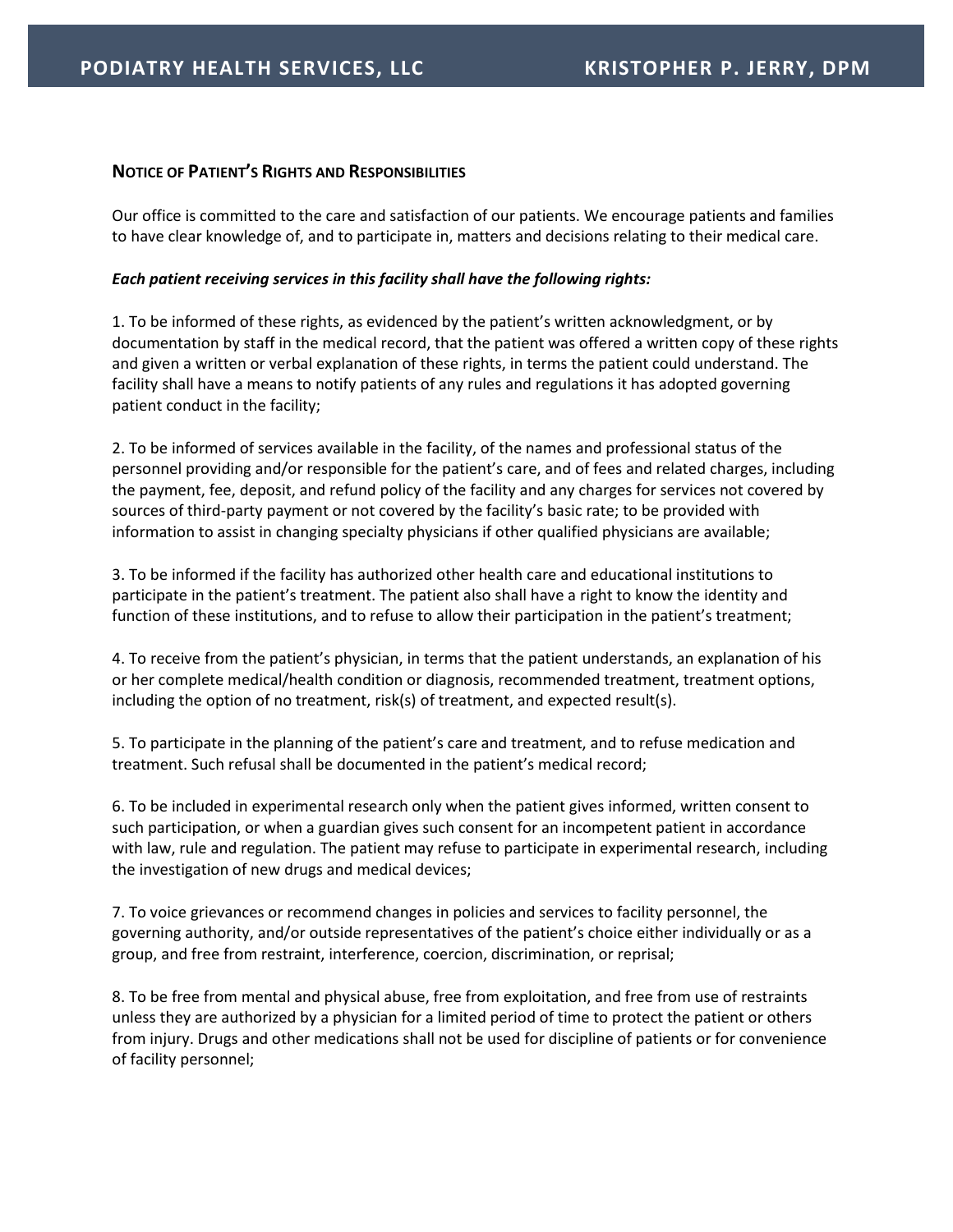9. To protect confidential information about the patient. Information in the patient's medical record shall not be released to anyone outside the facility without the patient's approval, unless another health care facility to which the patient was transferred requires the information, or unless the release of the information is required and permitted by law, a third-party payment contract, or a peer review, or unless the information is needed by the Florida Department of Health for statutorily authorized purposes. The facility may release data about the patient for studies containing aggregated statistics when the patient's identity is masked;

10.To be treated with courtesy, consideration, respect, and recognition of the patient's dignity, individuality, and right to privacy, including, but not limited to, auditory and visual privacy. The patient's privacy shall also be respected when facility personnel are discussing the patient;

11.To not be required to perform work for the facility unless the work is part of the patient's treatment and is performed voluntarily by the patient. Such work shall be in accordance local, State, and Federal laws and rules;

12.To exercise civil and religious liberties, including the right to independent personal decisions. No religious beliefs or practices, or any attendance at religious services, shall be imposed upon any patient; and

13.To not be discriminated against because of age, race, religion, sex, nationality, or ability to pay, or deprived of any constitutional, civil, and/or legal rights solely because of receiving services from the facility.

## *Patients receiving services in this facility shall have the following responsibilities:*

1. It is the Patient's responsibility to read all permits and/or consents that he/ she signs. If the patient does not understand, it is the patient's responsibility to ask the nurse or physician for clarification.

2. It is the Patient's responsibility to answer all medical questions truthfully to the best of his/her knowledge.

3.It is the Patient's responsibility to read carefully and follow the preoperative instructions that his/her physician has given.

4. It is the Patient's responsibility to notify the organization if he/she has not followed the preoperative instructions.

5. It is the Patient's responsibility to provide transportation as directed to and from the organization appropriate to the medications and/or anesthetics that he/she will be receiving.

6.It is the Patient's responsibility to read carefully and to follow the postoperative instructions that he/she receives from the physician or nurses. This includes postoperative appointments.

7. It is the Patient's responsibility to contact his/her physician if he/she has any complications.